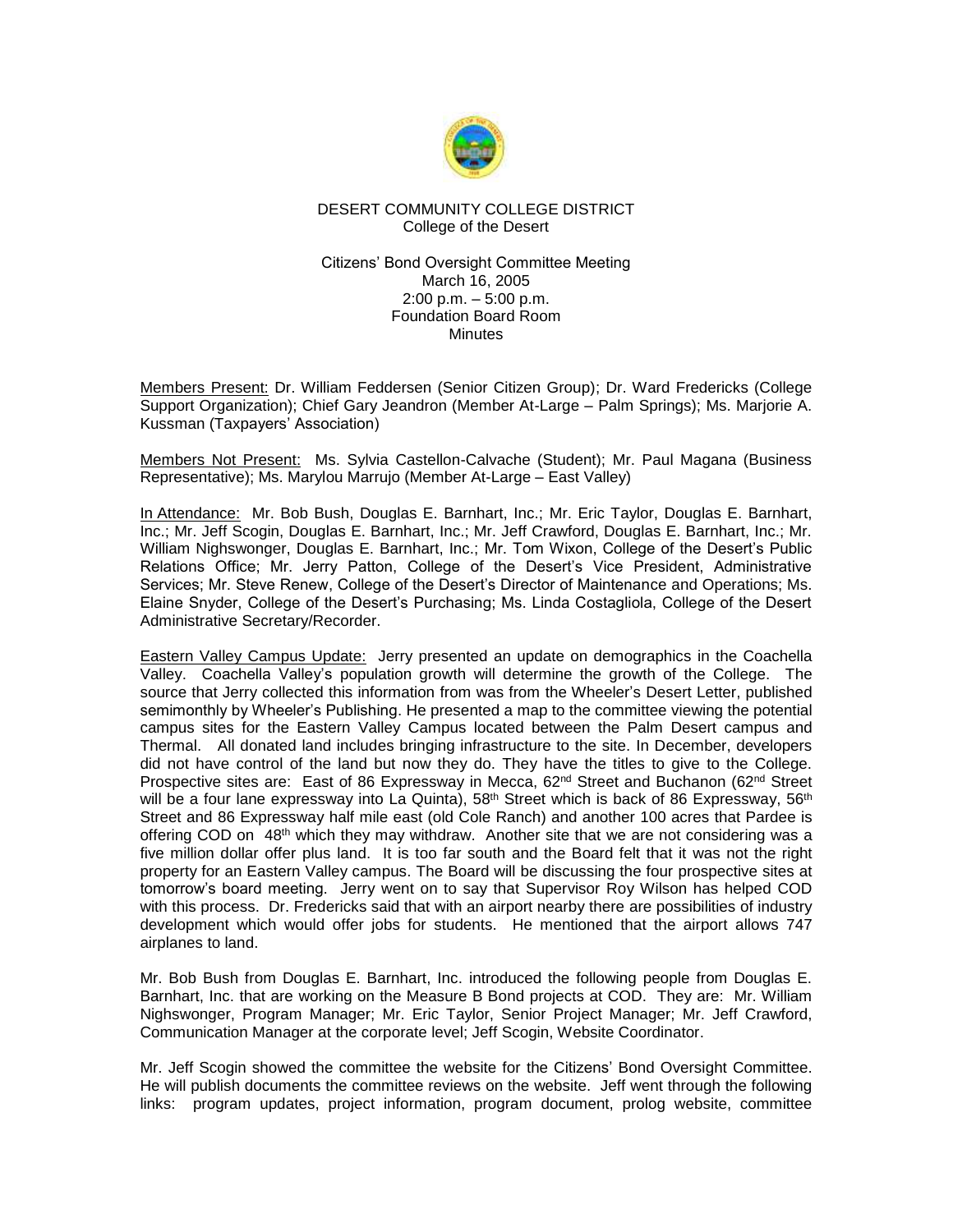members, questions, business opportunities, team calendar, measure b ballot language, financial reports, contact information/www.bond.collegeofthedesert.edu. Jeff will provide email addresses for the members. The email address will consist of the person's initial of first name and the last name @bond.collegeofthedesert.edu. Jeff will contact the members regarding their bond email address. He will also post a feedback session. Jeff mentioned that San Joaquin Delta College has a website that the committee could view that was developed by Douglas E. Barnhart Inc. [\(www.deltacollege.edu\)](http://www.deltacollege.edu/). It was suggested that under project information, we list bids that are coming up, an area where general contractors or subcontractors could view. Under Business Opportunities is a form to fill out if any firm would like to be included in the distribution list(s) for future opportunities related to the Measure B Bond Program. Prop 39 allows communication by internet. Posted on the website will be the expenditures including detail but not the invoices from vendors.

Dr. Feddersen called the meeting to order at 2:50 p.m.

Approval of Minutes from December 8, 2005 Meeting – Motion to approve meetings as presented: Marjorie Kussman requested that the last sentence in the first paragraph of page 4 "The College will most likely will be the auditing firm that is selected to prepare the College's Financial Audit" to be corrected to read "The College will most likely select the auditing firm that is selected to prepare the College's Financial Audit".

Motion, second, to approve the minutes with the correction with the last sentence in the first paragraph of page 4 from "The College will most likely will be the auditing firm that is selected to prepare the College's Financial Audit" to "The College will most likely select the auditing firm that is selected to prepare the College's Financial Audit". All approved.

## Comments from the Public - No comments.

### Phase I Projects Update

Barnhart presented a PowerPoint presentation to the committee on Measure B

- ➢ Updates and Changes in Program Management Organization Introductions
- ➢ 90-forcast Content and Expectations retrospective and 90-day forecast
- ➢ Citizens' Oversight Committee Website Updates
- $\triangleright$  Financial report Will review with the committee first then post on the website. The committee would like to see the financial reports prior to the committee meetings.
- ➢ Project Status

Measure B, reporting framework:

- ➢ Needs Assessment
- ➢ Bond Master Plan
- ➢ Measure B Ballot Language
- ➢ Measure B Passes
	- o Schedule Validation
- ➢ Scope-to-Budget validation
- ➢ Program Master Plan, Scope, Budget and Schedule (Implementation Plan)
- ➢ "Series A" Spending Plan
- ➢ Series A plan, Scope, Budget and Schedule
- ➢ 90-Day Project, Milestones and Budgets
- ➢ Quarterly reports to Citizens' Bond Oversight Committee

## Phase I Bond Project Financial Report

Eric Taylor, Douglas E. Barnhart, Inc., reviewed the "Series A" Schedule and Budget slide from the PowerPoint presentation. It's a 90-day activity forecast which included a March, April and May column. And another slide "Series A" Future 90-days was reviewed. Four and half million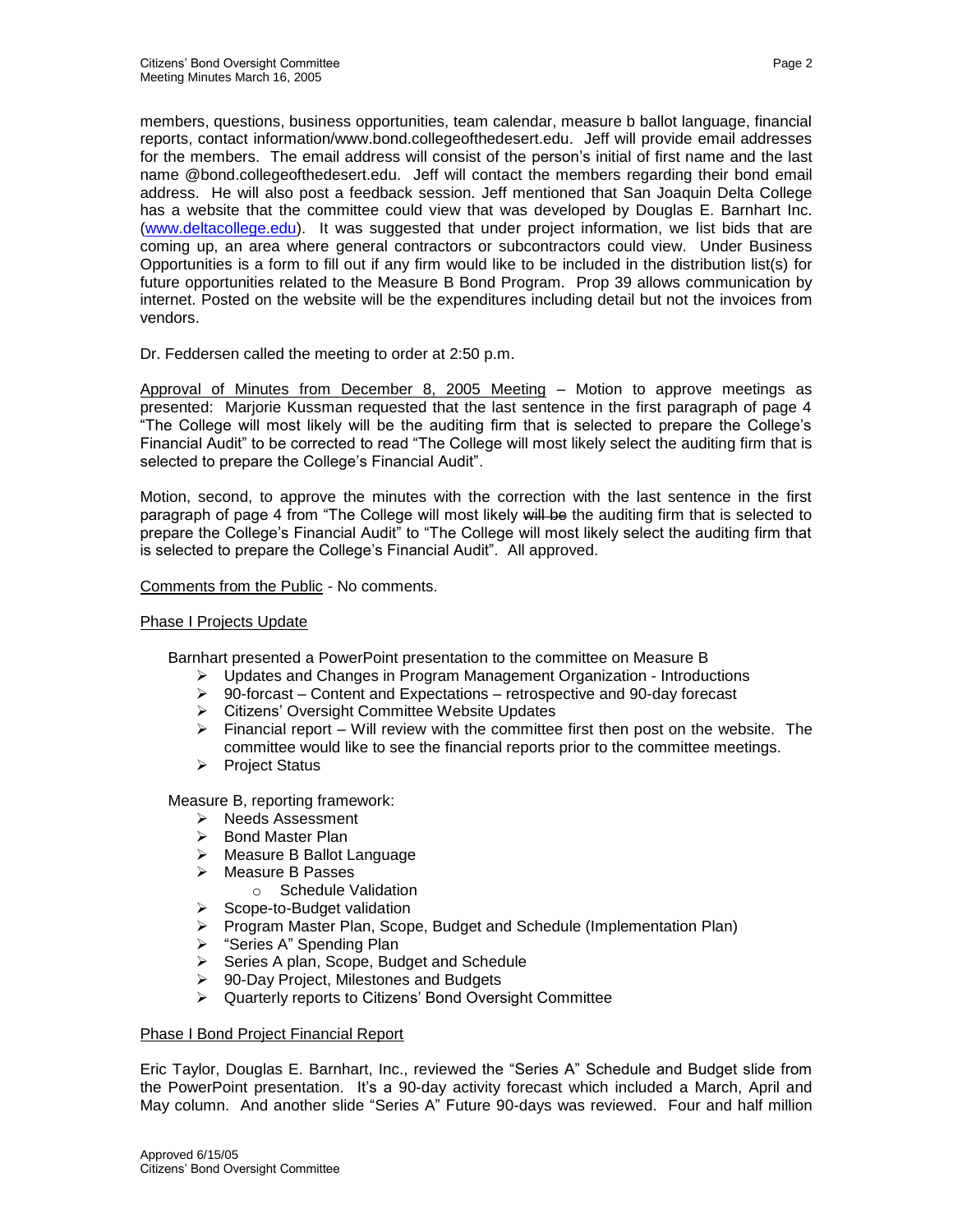dollars spent to date and future additional spending of 5 million dollars; just a little bit more. Dr. Fredericks would like to see the horizon to completion of subsets of the projects that would be more than 90 days. A project may not show up until 190 days (longer horizon) later. He would like to know how we are going to show this. And Budget to completion, some projects may not be completed in 90 days, how are we going to show that. And on going scope to budget and validation: how much, on schedule, budget spending, calculation of time to complete, do we need additional people. The committee would like two reports: 90-day past and forward with an ongoing status of Series A projects and a condensed timeline of projects for completion.

Eric continued reviewing with the members the following spreadsheets which are posted on the committee's website:

Series "A" Expenditures to Date (3/8/05) Analysis, #1 – Project by Expense Category: Along with a listing of the projects the spreadsheet lists expenses for programming/planning/other, design, construction, equipment and total spending for each project. Dr. Fredericks wants a column that shows the total dollars to completion of the projects and a column for an explanation of the projects.

- Series "A" Expenditures to Date (3/8/05) Analysis #2, Project Status by Expenditure:
	- 1. Infrastructure installation repair
		- a) central plant
			- b) sewage system
			- c) water/gas system
			- d) fire hydrant loop
	- 2. Building/Classroom renovation
	- 3. Temporary Classroom and Office Space
		- a) First phase included classrooms in the east and west annex and office space for TRIO and Center for Training and Development. This is included in Measure B, Series A, 10,000,000 contingency. A question was brought up regarding modular classrooms funded out of the Measure B Bond funds. It is included in the Measure B Bond language to accommodate the education need to provide space for temporary classrooms for students if there is a safety concern. The College has the ability to provide space for the need of the students. The committee would like to review the Measure B Bond language at the next meeting.
	- 4. Parking Lot Design and Construction. IOR Inspector of Record. Jerry asked that Barnhart list out acronyms. Landscaping will start after the summer and is part of the master plan.
	- 5. EIR, Planning and Working Drawings for 4 Buildings Environmental Impact Report
	- 6. Site Development, Building Planning, Design, Construction, Phase I East Valley.
	- 7. Voice Over IP Communication completed.
	- 8. Outdoor Instruction Area (Horticulture and Turf Management Classes). Gary Jeandron asked questions about the money spent on this project. There was a security and safety issue regarding the overgrown pine grove on the east side of the campus. That area needed to be cleaned up.

Series "A" Expenditures to Date (3/8/05) Analysis #3, Spending Levels (dollars): The percentage of expended to date by category (3/8/05): Total Program Spending/100%; Programming, Planning, Other/4.84%; Design/4.68%; Construction/67.98%; Equipment/22.50%.

Barnhart will e-mail today's financial report to the committee members. For future meetings, Barnhart will provide handouts along with emailing them to the committee before the meetings.